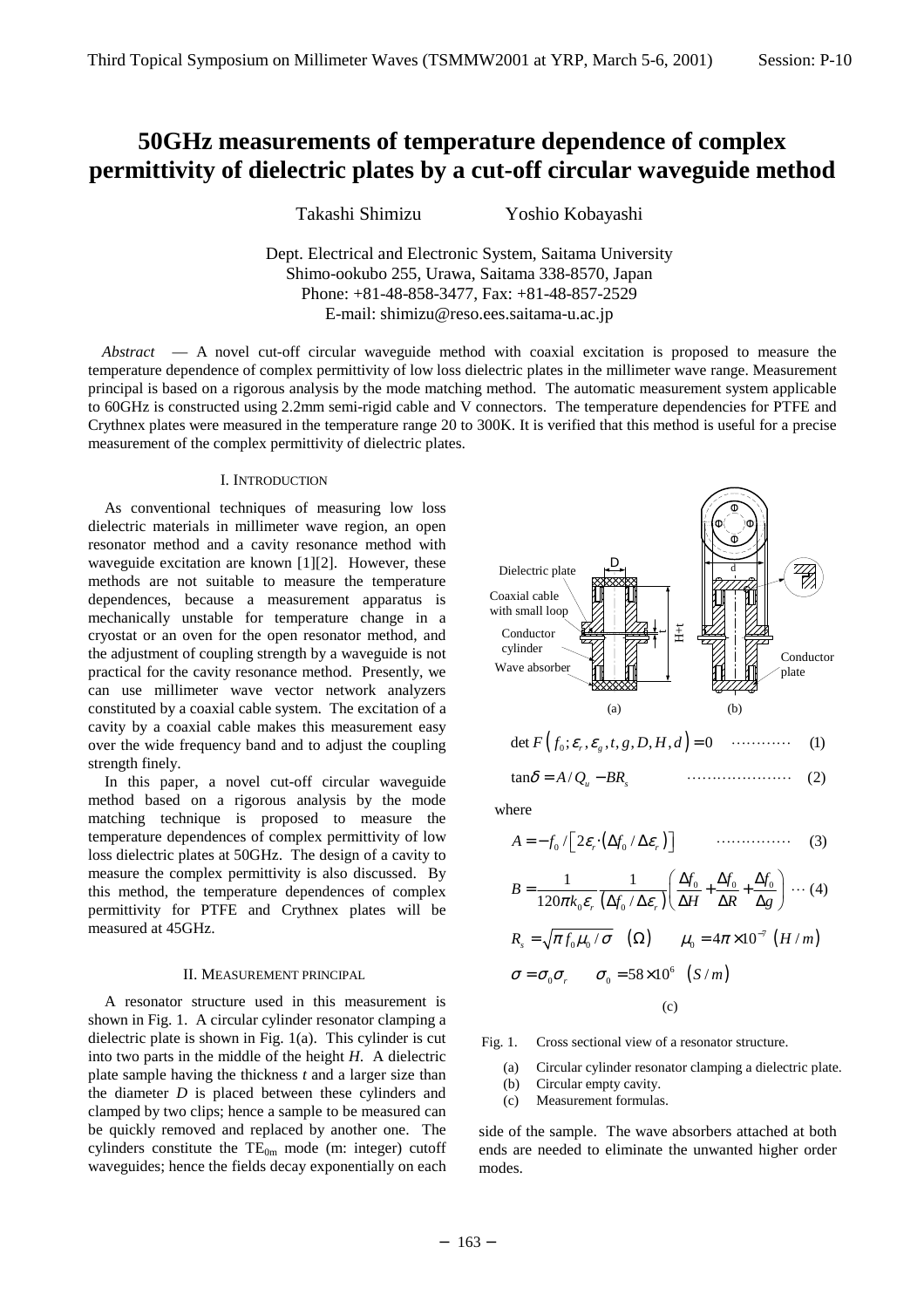The values of *D*, *H* and  $\sigma_r$  of a copper cavity are measured using the  $TE_{01}$  mode of an empty cavity structure shown in Fig. 1(b), where copper plates are attached at both ends in place of wave absorbers. The *D* and *H* are calculated from two resonance frequencies  $f_0$ for the TE<sub>01p</sub> and TE<sub>01q</sub> modes ( $p \neq q$ , integer), and the effective relative conductivity  $\sigma_r$ , including influence of oxidation and roughness of the copper surface, is determined from an unloaded *Q*, *Qu* measured for the  $TE_{01p}$  mode [3]. The degenerate  $TM_{11p}$  mode can be separated from the  $TE<sub>01p</sub>$  mode by grooves machined at each end of the cylinders.

These resonators are excited and detected by a pair of UT-47 semi-rigid coaxial cables (outer diameter 1.2mm) with a small loop at the top, which are set near the dielectric plate sample.

The value of relative permittivity  $\varepsilon_r$  and loss tangent  $tan \delta$  of the sample, in consideration of the fringe effect, can be calculated accurately from the measured value of  $f_0$  and  $Q_u$  of the TE<sub>0m1</sub> mode, by using measurement formulas based on rigorous analysis by the mode matching technique, as shown in Fig. 1(c), where constants A and B are calculated from the frequency changes due to each perturbation by using eq. (1) [4].

### III. DESIGN OF CAVITY

A mode chart of an empty cavity shown in Fig. 2 was calculated from

$$
\left(\frac{f_0 D}{c}\right)^2 = \frac{1}{4} \left(\frac{p D}{H}\right)^2 + \left(\frac{j_{mn}^{(1)}}{\pi}\right)^2 \tag{5}
$$

for the  $TE_{nmp}$  mode with j'<sub>nm</sub> and for the  $TM_{nmp}$  mode with  $j_{nm}$ , where c is the velocity of light, and  $j_{nm}$  and  $j'_{nm}$ 



Fig. 2 The mode chart of an empty cavity resonator

are mth zero values of the nth Bessel function of the first kind and its differentiation.

At first, *D* was determined to be 7.0mm so that the resonance frequency of the  $TE_{011}$  mode of the empty cavity becomes just below 50GHz. Then the ratio (*D/H*) 2 were determined to be 0.0510, 0.0718 and 0.0864 so that unwanted modes do not appear near the  $TE<sub>01p</sub>$  modes as indicated by broken and dot-dash lines in Fig. 2. Thus the values of *H* were determined to be 31.0mm, 26.1mm and 23.8mm, respectively

### IV. MEASURED RESULTS

### *A. The influence of short-circuited plates*

The experiments for the mode identification were performed for two resonators with a PTFE plate attaching Cu plates and wave absorbers at both ends. The measured results are shown in Fig. 3(a) for the former case and in Fig. 3(b) for the later case. The resonance frequencies calculated from the mode chart are indicated on the top of Fig. 3.

In Fig.  $3(a)$ , it is difficult to identify the resonance modes, because the many higher modes were existed. On the other hand, in Fig. 3(b), it is easy to identify the resonance modes, because the resonance modes appear little. Thus, it was found that the wave absorbers attached at both ends are useful to eliminate the unwanted cavity modes.

### *B. Measured results using four cavities*

Four cavities, which were numbered as 50KA01, 50KA02, 50KC01 and 50KC02, were manufactured to investigate the scatter of measured results of a dielectric plate sample.

Measured results for these four empty cavities are shown in Table 1. The values of *D* and *H* indicate the averages of ones calculated from some sets of  $f_0$ measured for the  $TE_{01p}$  and  $TE_{01q}$  modes (p≠q, integer). The value of  $\sigma_r$  of the 50KA01 cavity was determined from the measured  $Q_u$  value for the  $TE_{013}$  mode and the  $TE<sub>011</sub>$  mode was used for the other three cavities.

Table 1 Measured results for the empty cavities at 25

| Cavity       | $f_{0}$<br>(GHz) | $\mathcal{Q}_u$ | D<br>(mm)   | H<br>(mm)   | σ,<br>(%) |
|--------------|------------------|-----------------|-------------|-------------|-----------|
| 50KA01       | 54.300           | 10180           | 6.985       | 31.150      | 61.0      |
| $(TE_{013})$ | ±0.002           | ± 60            | $\pm 0.001$ | $\pm 0.010$ | $\pm 0.7$ |
| 50KA02       | 52.649           | 11360           | 6.985       | 26.118      | 86.2      |
|              | ±0.001           | $\pm 100$       | $\pm 0.002$ | ± 0.106     | ±1.5      |
| 50KC01       | 52.520           | 11300           | 6.990       | 30.917      | 87.1      |
|              | ± 0.001          | ±70             | $\pm 0.002$ | ±0.079      | $\pm 0.9$ |
| 50KC02       | 52.647           | 11250           | 6.993       | 23.770      | 84.6      |
|              | ± 0.001          | ± 40            | ±0.006      | ±0.258      | ±1.5      |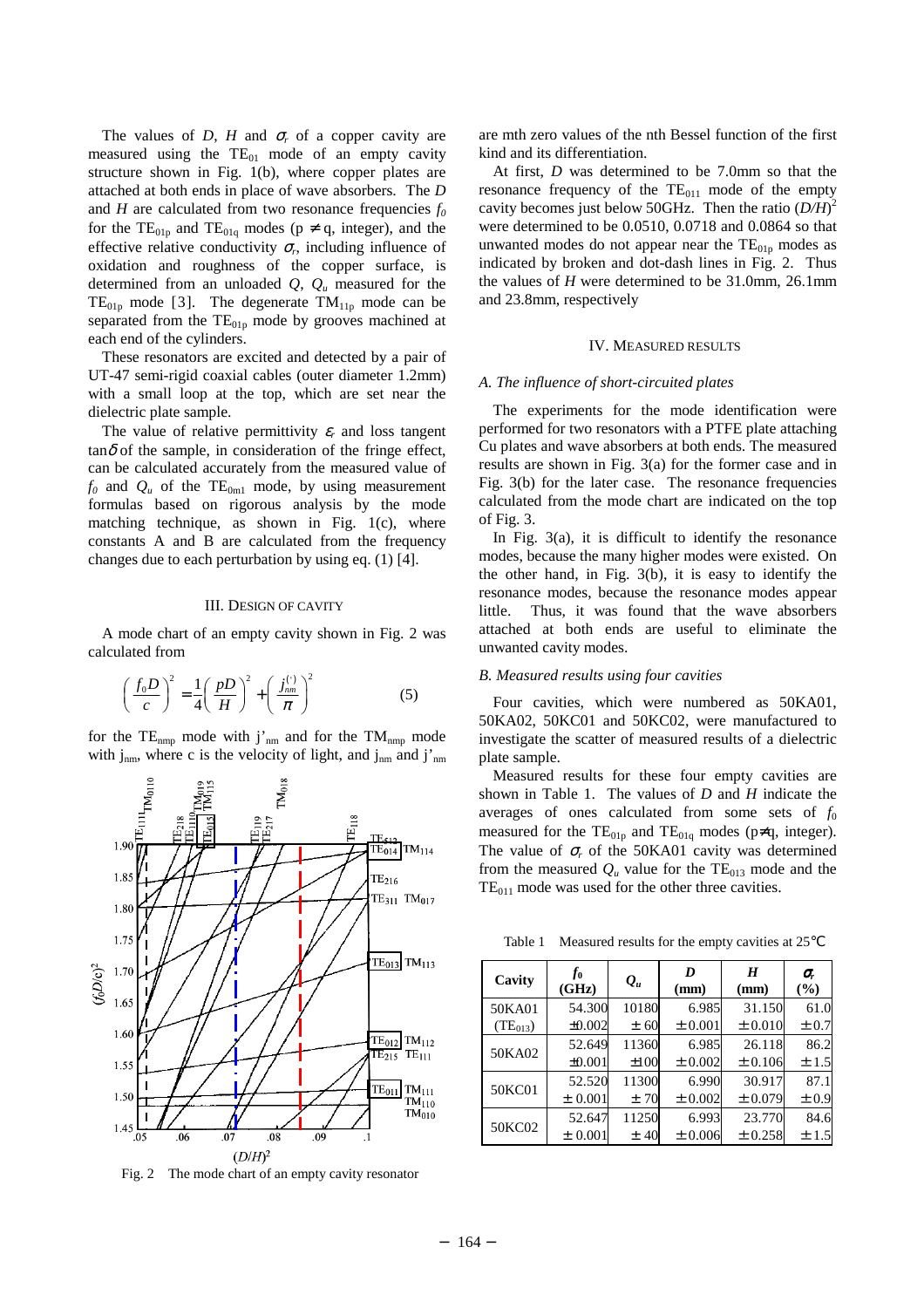





Fig. 4. Temperature dependences of empty cavity (50KC02), PTFE plate and Crythnex plate.